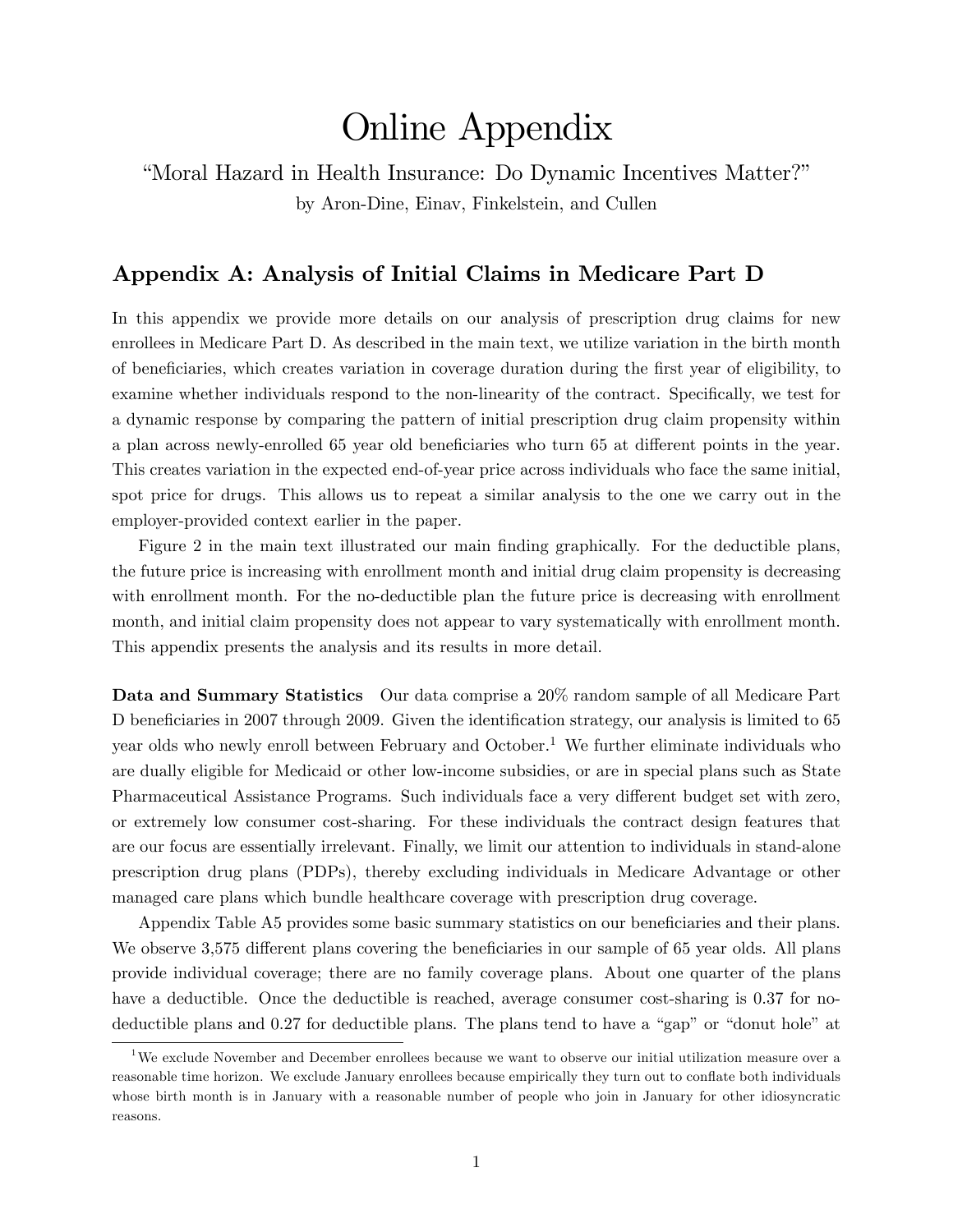a spending of around \$2,500, at which point the consumer price of care increases substantially, to close to 1.<sup>2</sup>

An assumption of our empirical strategy is that individuals face different contract durations depending on which month of the year they were born. Appendix Table A6 corroborates this, showing the relationship between birth month and enrollment month for our sample. The vast majority (over 70%) of our sample enrolls in their birth month. Virtually no one (less than  $2\%$ ) enrolls prior to their birth month (this 2% presumably reflects measurement error in our data or some idiosyncratic circumstances). About one-quarter enrolls after their birth month (usually shortly thereafter), presumably reflecting some delay in signing up. In the empirical work below we will often instrument for enrollment month with birth month.

Measuring Future Price We define the future price to be the expected end-of-the year price. The expected end-of-year price depends on three elements: the cost-sharing features of the beneficiary's plan, the duration (number of months) of the contract, and the expected spending of individuals.

For illustrative purposes, Appendix Table A7 shows how the fraction of individuals ending up in different cost-sharing arms varies by enrollment month. We show this pattern separately for deductible and no-deductible plans. We see, for example, in the deductible plan that the fraction still in the deductible (high cost sharing) arm at the end of the calendar year is increasing in enrollment month; this is what drives the pattern of increasing future price with enrollment month in the deductible plans. In the no-deductible plans, the fraction in the (high cost sharing) gap at the end of the calendar year is decreasing in enrollment month, which is what drives the pattern of decreasing future price with enrollment month in the no-deductible plan.

In practice, we calculate the future price  $p_{j,m}^f$  separately for each plan j and enrollment month m in the sample. Let  $Pr(j, m, a)$  denote the probability an individual who enrolls in plan j in month m ends up in the cost sharing arm a at the end of the year, and let  $c_{j,a}$  denote the consumer cost-sharing rate for plan j in arm a. We calculate the empirical analog of  $Pr(j, m, a)$  using the data on the fraction of individuals who enrolled in plan j in month  $m$  and ended up at the end of the calendar year on each arm a. We calculate  $c_{j,a}$  as the average ratio of out-of-pocket spending to total spending for each plan-cost sharing arm; to increase the precision of these estimates, we use individuals 65 and over (increasing our sample size to about 4 million beneficiary-years).<sup>3</sup>

<sup>&</sup>lt;sup>2</sup>We describe below how we empirically calculate plans' cost-sharing rules. A small share of plans have some gap coverage but even for these plans consumer cost-sharing is about 0.76 in the gap (compared to over 0.95 for those with no gap coverage). In principle, those with no gap coverage should have a consumer cost sharing of 1 (and likewise in the deductible range the deductible consumer coinsurance rate should be 1). In practice, we estimate numbers slightly less than this, reflecting some drug-specific exceptions.

 ${}^{3}$ In computing  $c_{j,a}$  we make three simplifying abstractions. First, we summarize cost-sharing in each plan-arm in terms of the percent of total claims that must be paid out of pocket by the beneficiary (co-insurance). Although this is how cost-sharing is defined in the standard benefit design, in practice more than three-quarters of enrollees are in plans that specify a fixed dollar amount that must be paid by the beneficiary per claim (co-pays). To analyze the data in a single framework, we convert these co-pays to co-insurance rates for each plan-arm in the data by calculating the average ratio of out-of-pocket spending to total spending across all beneficiaries from our baseline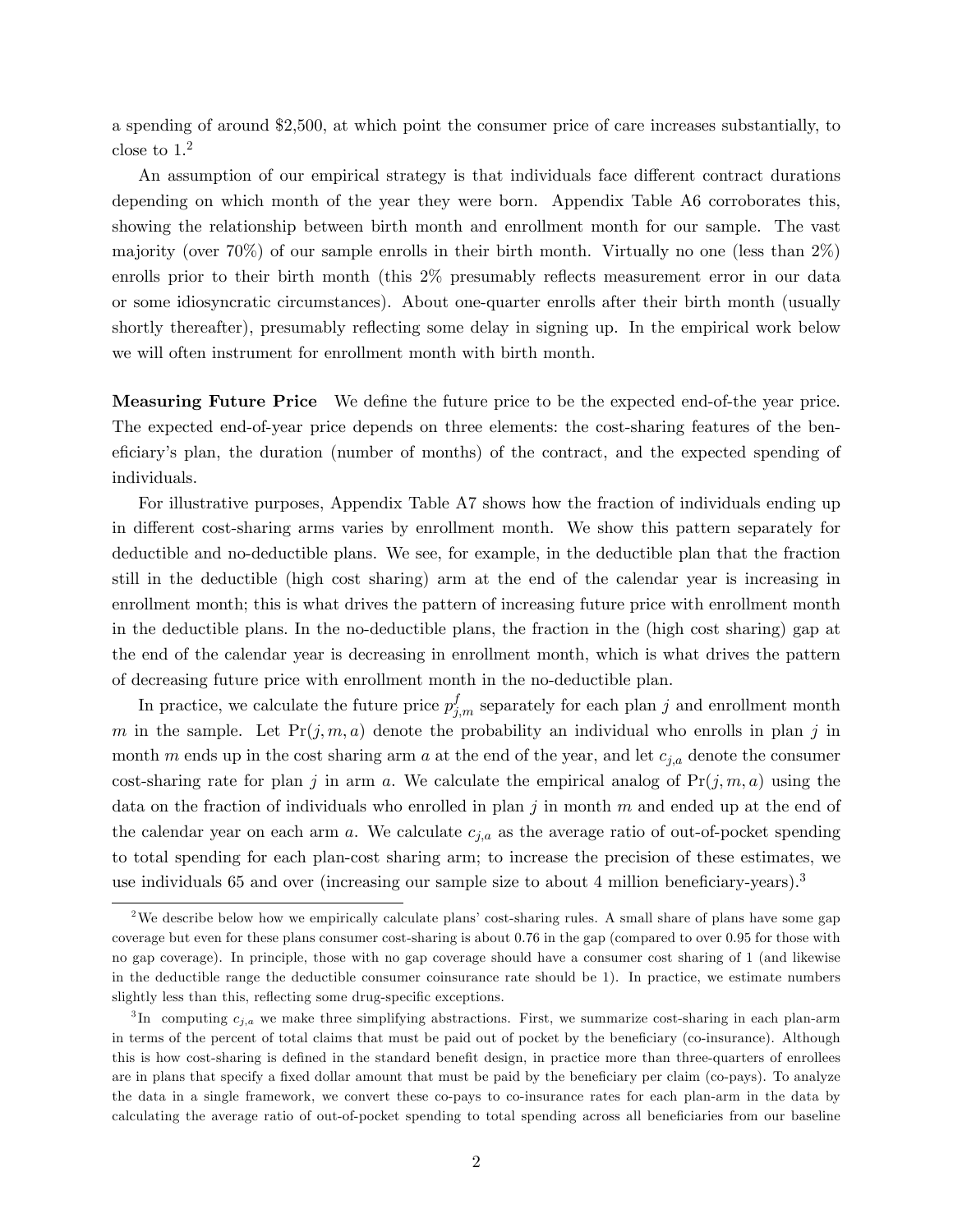Thus, we have

$$
p_{j,m}^f = \sum_{a \in A} \Pr(j, m, a) \cdot c_{j,a},\tag{A1}
$$

where  $A = \{ded; pre-kink; qap; catastrophic\}$ . The future price is the mean of the realized end-ofyear cost sharing for each plan j and enrollment month  $m$ . We describe below a related variable ("simulated future price") that we use to instrument for the future price in some of our analyses.

Measuring Initial Claim Propensity Following our analysis in the main text, our primary outcome measure is the probability of a claim within the Örst three months. Over 80% of our sample has a claim within the first three months; not surprisingly, this fraction is lower for those in deductible plans (71%) than those in no-deductible plans  $(84\%)$ .<sup>4</sup>

Results Our empirical approach closely resembles the analysis of employer-provided health insurance in the main text. Appendix Table A8 shows the results. We begin by estimating the relationship between initial utilization and join month separately for deductible plans (column (1)) and no deductible plans (column  $(2)$ ) based on equation  $(2)$  of the main text; we include plan fixed effects as covariates. The plan fixed effects control for any fixed difference in initial claim propensity across plans. Plans differ in, among other things, their cost sharing in the pre-kink arm and in the gap, and standard selection effects (or effects of the spot price for no-deductible plans) could therefore generate differences in initial claiming across plans. Our analysis focuses on whether, within plans, initial claims vary by enrollment month.

Recall that future price is increasing in enrollment month for deductible plans (Figure 2). Therefore, if individuals respond to the dynamic incentives in the insurance contract, we would expect to estimate a negative relationship between initial claims and enrollment month within deductible plans. Column (1) shows that this is the case; a one month increase in enrollment month is associated with a statistically significant 0.9 percentage point decline in the probability of a claim in the Örst three months. By contrast, the future price is slightly declining in enrollment month for no-deductible plans (Figure 2). Therefore, if individuals respond to dynamic incentives, the relationship between initial claims and enrollment month in no-deductible plans should be less negative than in the deductible plans and, absent any confounding influences of join month on initial claims, positive. Column  $(2)$  shows no economically or statistically significant pattern in the relationship between initial claims and enrollment month in the no-deductible plans.

sample in that plan-arm. Second, since very few individuals reach the catastrophic limit, computing plan-specific cost sharing above this limit is difficult. We therefore caculate the average cost-sharing for all beneficiaries in our baseline sample in this arm across all plans. We note that almost all spending above the catastrophic limit is covered by the government directly, and therefore cost-sharing should be relatively uniform across plans. Third, we assume cost-sharing is uniform within a plan-arm, but actual plans often set cost-sharing within an arm differently by (up to six) drug "tiers"; drug tiers are defined by each plan's formulary and drugs are assigned to tiers based on whether the drug is branded or generic, among other factors.

<sup>&</sup>lt;sup>4</sup>We don't report results using "initial (three month) spending" as the dependent variable since over one third of individuals in the deductible plan experience a change in the spot price within the first three months. However in practice it produces the same result that a higher future price is associated with less initial medical spending.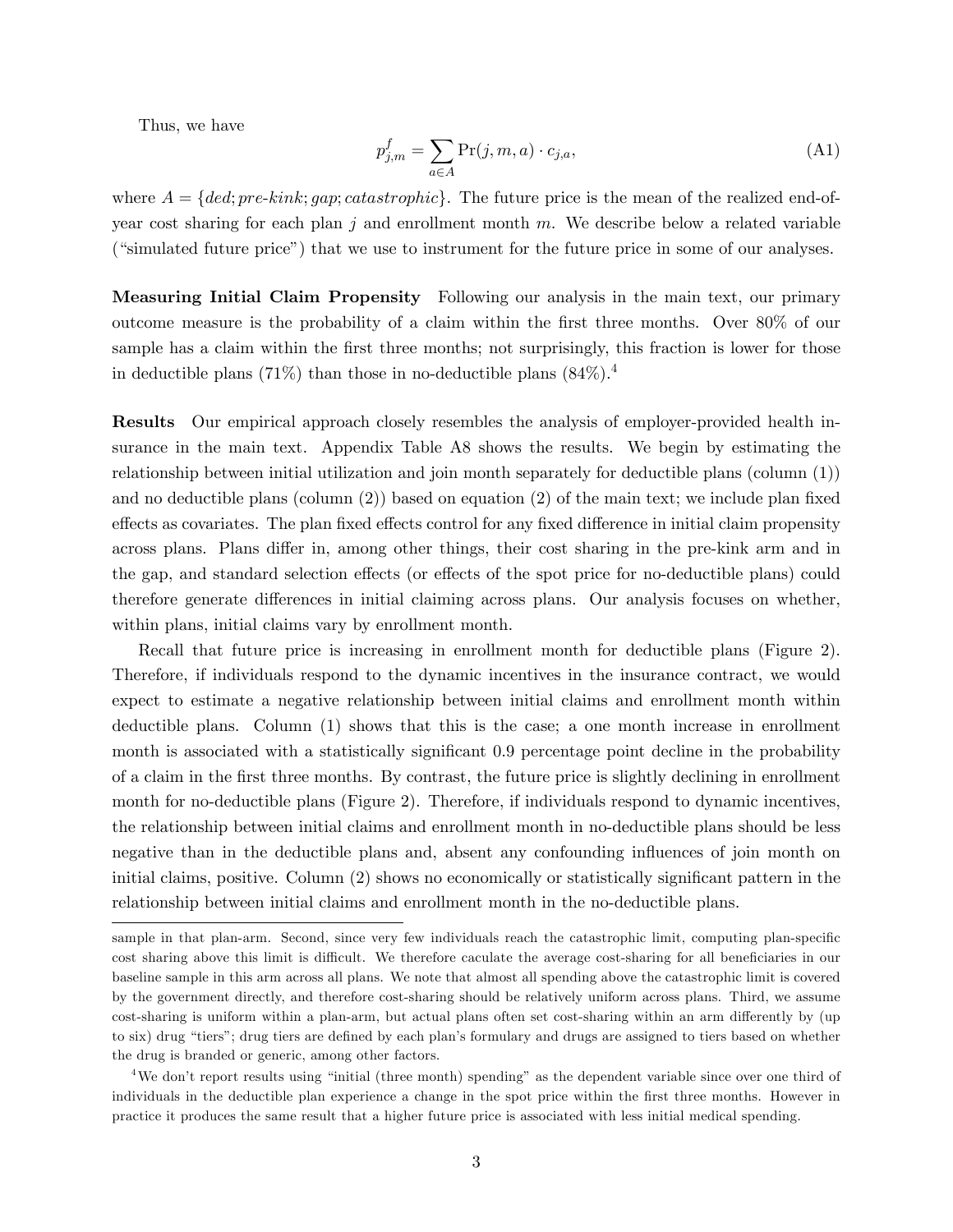Column  $(3)$  shows the results from estimating the difference-in-difference equation, analogous to equation  $(3)$  in the main text. Not surprisingly given the previous two columns, the differencein-differences analysis in column  $(3)$  shows an effect of enrollment month for deductible plans that is virtually identical to the deductible plan analysis in column (1). In column (4) we reestimate equation  $(3)$ , instrumenting for enrollment month with birth month.<sup>5</sup> The effect remains statistically significant although the magnitude attenuates. The point estimates indicate that a one month increase in enrollment month is associated with a 0.5 percentage point decline in the probability of an initial claim for individuals in the deductible plan, relative to the no-deductible plan.

Column (5) shows the relationship between initial claims and the future price, based on estimating an analog to equation (4) of the paper, by OLS. We thus compare initial claims across individuals within the same plan, controlling for a flexible relationship between initial claims and enrollment month that is common across all plans. Variation in the key right-hand-side variable, the future price, comes from variation across individuals in the plans they enrolled in, the month in which they enrolled, and the spending of the group of people who enrolled in that plan during that month. The results indicate that a 10 cent increase in the future price is associated with a 3 percentage point (4 percent) decline in the probability of having a claim in the Örst three months. Given an average expected end-of-year price for people in our sample who choose the deductible plan of about 60 cents, the 4 percent decline in the probability of an initial claim suggests an elasticity of initial claiming with respect to the future price of about  $-0.25$ .

In column (6) we introduce an instrumental variable to address two sets of potential concerns with the OLS analysis in column  $(5)$ . One class of concerns is that individuals choose when to enroll in a plan. We would prefer to use variation in the future price that comes from birth month rather than enrollment month. A second class of concerns is the same set of issues discussed in the main text concerning potential measurement error in the future price, as well as the fact that the mechanical relationship between initial utilization and future price raises concerns about endogeneity, and reflection bias, and correlated shocks. We instrument for the future price based on a simulated future price. Like the future price, the simulated future price is computed based on the characteristics of the plan chosen. However, unlike the future price, it uses data on monthly spending for a *common sample* of individuals for all calculations, thus "purging" any variation in monthly spending that is correlated with plan or enrollment month, while at the same time addressing reflection bias and common shocks concerns. In addition, for the simulated future price we calculate contract duration (i.e. number of months of spending to draw) based on birth month, not join month; this is designed to address the concern that enrollment month may be endogenous.<sup>6</sup>

<sup>&</sup>lt;sup>5</sup>Not surprisingly, given the patterns seen in Appendix Table A6, the relationship between birth month and enrollment month is quite strong. For example, a regression of (linear) enrollment month on (linear) birth month (controlling for plan fixed effects) has a coefficient of 0.858 (standard error =  $0.002$ ).

<sup>&</sup>lt;sup>6</sup>Specifically, for every individual in our sample regardless of plan and enrollment month, we compute their monthly spending for all months that we observe them during the year that they enroll in the plan, creating a common monthly spending pool. We then simulate the future price faced by an indivdiual who enrolls in a particular plan in his birth month by drawing (with replacement) 10,000 draws of monthly spending from this common pool, for every month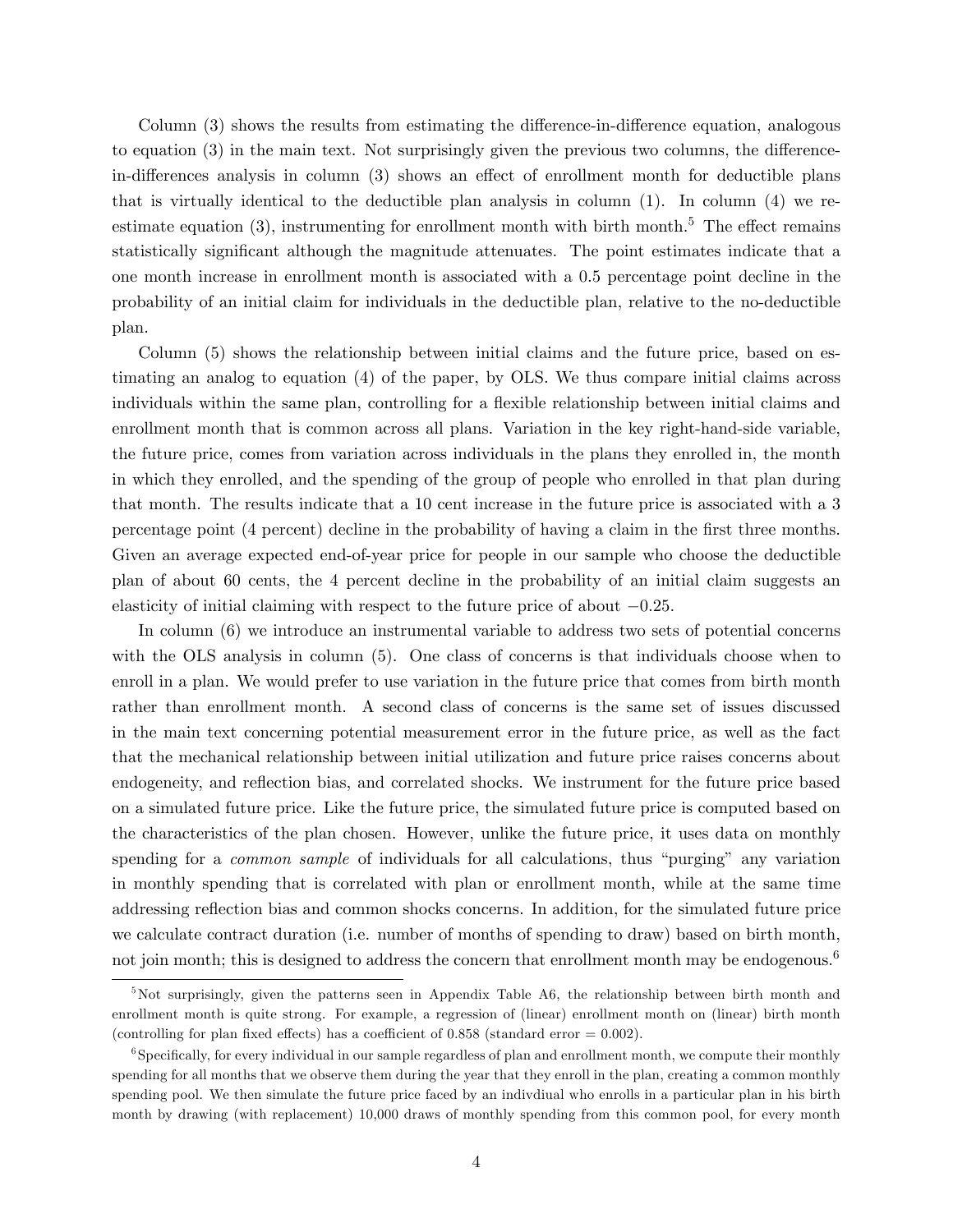The IV analysis in column  $(6)$ , which uses the simulated future price and birth month fixed effects as instruments for the future price and enrollment month fixed effects, indicates that a 10 cent increase in the future price is associated with a statistically significant 2.6 percentage point  $\binom{3}{3}$ percent) decline in the probability of an initial claim. Given an average future price for people in the deductible plan of about 6o cents for every dllar of spending, this suggests an elasticity of initial claiming with respect to the future price of about  $-0.2$ .

**Identifying Assumption** Our key identifying assumption is that conditional on any fixed spending differences by plan and any (flexible) spending pattern by enrollment month, the within year pattern of initial claim propensity by enrollment month does not vary based on which plan the individual enrolled in, except for the dynamic incentives. This strategy allows initial claims to vary across people in different plans due to selection differences (not surprisingly, we see in Figure 2 higher rate of initial claims for individuals in no-deductible plans, as would be expected from plan selection). It also allows for seasonal patterns in initial claims either because of demographic differences in the population by birth month or because of seasonal differences in drug use based on which three-month window is being used to define "initial utilization."

One reason the identifying assumption could be violated is if the same dynamic response that may lead to differential initial claims among people in the same plan with different contract length also leads to differential selection into plans on the basis of enrollment month. A priori, it is not clear if individuals would engage in differential selection into a deductible vs. no-deductible plan based on the month they are enrolling in the plan. In practice, we find that the probability of enrolling in the no-deductible plan is increasing in enrollment month in a statistically significant but economically trivial manner (one extra month is associated with a 0.4 percentage point increase in the probability of choosing a deductible plan, relative to a mean probability of choosing the no-deductible of about 75 percent).

we need a monthly spending measure. For the first month we draw from the pool of first month spending (since people may join the plan in the middle of the month, the first month's spending has a different distribution from other months) whereas for all other months in the plan that year we draw from the pool (across plans and months) of non first month spending. For each simulation we then compute the expected end-of-year price based on the draws.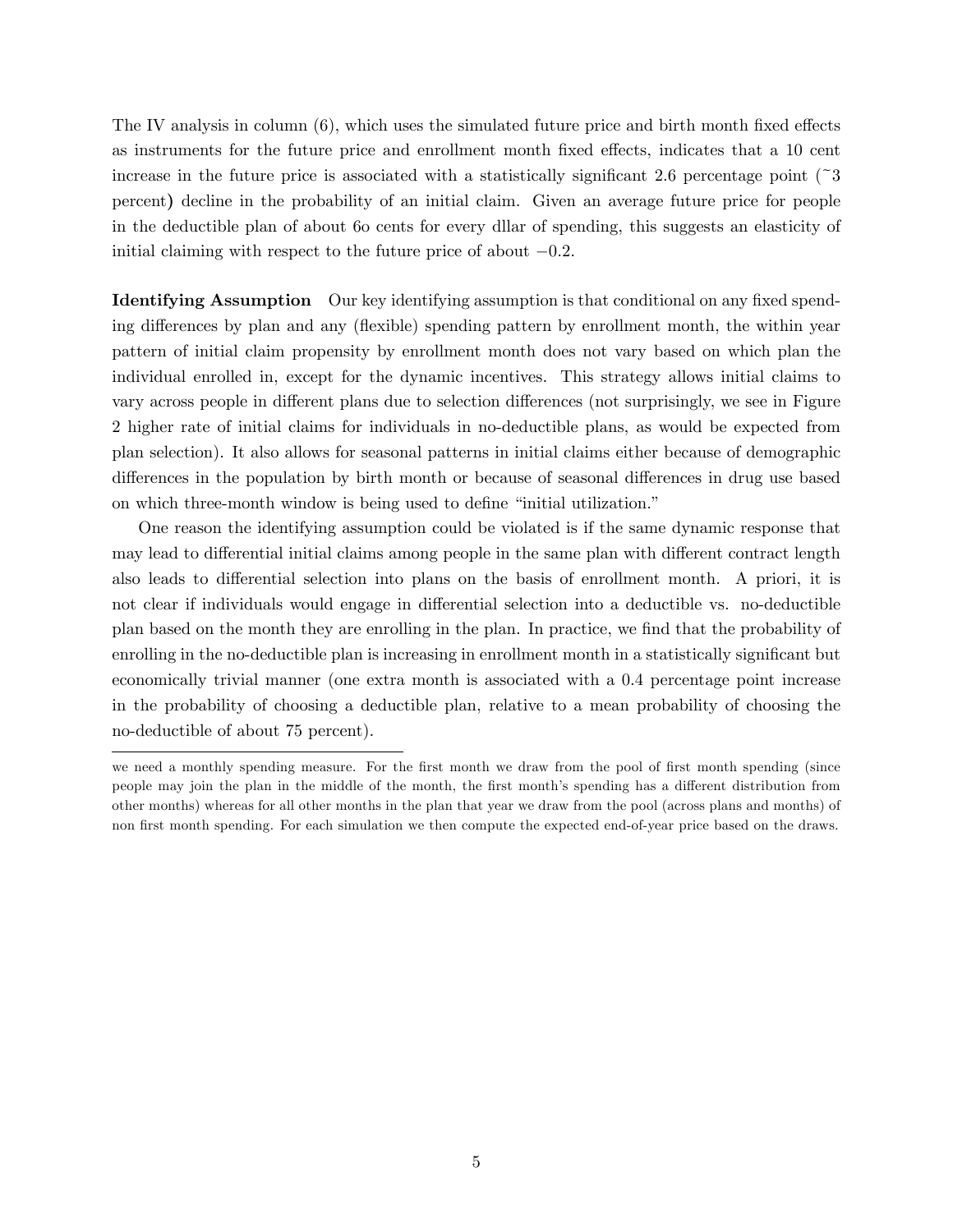# Appendix B: Supplementary Appendix Tables

Appendix Table A1: Additional Plan Details

|          |                |         |                              |                 |        |                    | In-network features |        |                |        |                 |        | Out-of-network features |        |                |
|----------|----------------|---------|------------------------------|-----------------|--------|--------------------|---------------------|--------|----------------|--------|-----------------|--------|-------------------------|--------|----------------|
|          |                | Years   | Mid-year                     | Deductible (\$) |        |                    |                     |        | Stop loss (\$) |        | Deductible (\$) |        |                         |        | Stop loss (\$) |
| Employer | Plan           | offered | new<br>enrolees <sup>a</sup> | Single          | Family | Coins <sup>"</sup> | Copay (\$)          | Single | Family         | Single | Family          | Coinsb | Copay (\$)              | Single | Family         |
| Alcoa    | A <sub>0</sub> | 2004-07 | 3,269                        | 0               | 0      | 0.10               | 0                   | 2.500  | 5,000          | 250    | 500             | 0.3    | 0                       | 5,000  | 10,000         |
|          | A1             | 2004-07 | 3,542                        | 250             | 500    | 0.10               | 0                   | 2,750  | 5,500          | 500    | 1,000           | 0.3    | 0                       | 5,500  | 11,000         |
| Firm B   | B <sub>0</sub> | 2001-05 | 37,759                       | 0               | 0      | 0.00               | 15                  | 0      | 0              | 250    | 500             | 0.2    | 0                       | 1,250  | 2,500          |
|          | <b>B1</b>      | 2001-05 | 9,553                        | 150             | 300    | ??                 | ??                  | ??     | 1,100          | ??     | 55              | 55     | 0                       | 33     | ??             |
|          | CO             | 1999-05 | 27,968                       | 0               | 0      | 0.00               | 15                  | 0      | 0              | 300    | 750             | 0.3    | 0                       | 3,000  | 6,000          |
| Firm C   | C <sub>1</sub> | 1999-00 | 6,243                        | 200             | 500    | 0.10               | 0                   | 1.000  | 2.000          | 55     | 55              | 0.3    | 0                       | 3,750  | 7,500          |
|          | C <sub>2</sub> | 2001-02 | 8,055                        | 250             | 625    | 0.10               | $\Omega$            | 1,250  | 2,500          | 250    | 625             | 0.3    | 0                       | 3,900  | 7,800          |
|          | C <sub>3</sub> | 2004-05 | 5,633                        | 300             | 750    | 0.10               | 0                   | 1,300  | 2,600          | 300    | 750             | 0.3    | 0                       | 3,900  | 7,800          |

ì??î denotes an unknown feature of a plan.

 $a$  The sample includes employees who enroll in February through October.

 $<sup>b</sup>$  Coinsurance denotes the fraction of medical expenditures the insured must pay out of pocket after hitting the</sup> deductible and prior to reaching the "stop loss."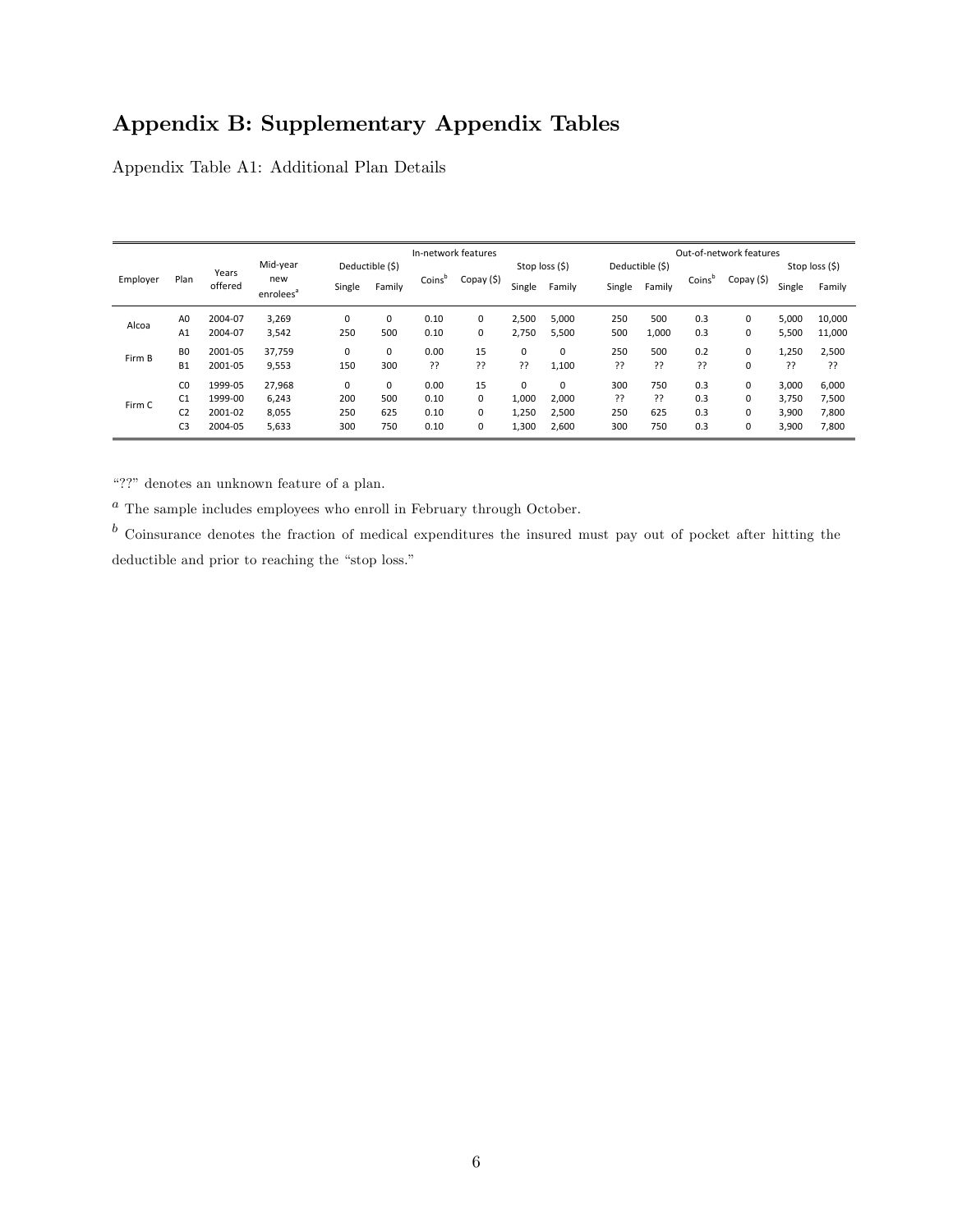| Dependent variable                     | Mean of the<br>dep. var. | Coeff. on<br>future price | Std. Error |
|----------------------------------------|--------------------------|---------------------------|------------|
| Log initial spending<br>(1)            | 3.32                     | $-0.78$                   | (0.27)     |
| Log initial outpatient spending<br>(2) | 3.29                     | $-0.78$                   | (0.27)     |
| Initial spending<br>(3)                | 596.2                    | $-121.1$                  | (182.0)    |
| Initial outpatient Spending<br>(4)     | 445.0                    | $-169.5$                  | (96.0)     |
| Initial inpatient Spending<br>(5)      | 147.5                    | 45.6                      | (133.3)    |
| Any initial claim<br>(6)               | 0.058                    | $-0.126$                  | (0.039)    |
| Any initial outpatient claim<br>(7)    | 0.058                    | $-0.14$                   | (0.04)     |
| Any initial inpatient claim<br>(8)     | 0.014                    | $-0.004$                  | (0.009)    |

Appendix Table A2: Responsiveness of Different Types of Care to The Future Price

Table reports the relationship between different types of initial medical spending and expected end-of-year price ("future price"). All rows show the results from estimating equation  $(5)$  by IV (as in Table 4) using different dependent variables; in addition to "future price" the covariates in this regression include plan by coverage tier fixed effects, join month fixed effects and firm by join month fixed effects. Standard errors are clustered on join month by coverage tier by firm. The first row shows the baseline results (see bottom row in Table 4) for the dependent variable log initial spending (plus 1). In row 2 the dependent variable is the log of initial outpatient spending (plus 1). Rows 3 through 5 show results for the level of initial medical spending, the level of initial outpatient spending and the level of initial inpatient spending respectively. The last three rows show results for an indicator of any initial claim, any initial outpatient claim, and any initial inpatient claim. "Initial" spending is defined as spending in the first three months of the plan for all covered members of the plan. N=102,022.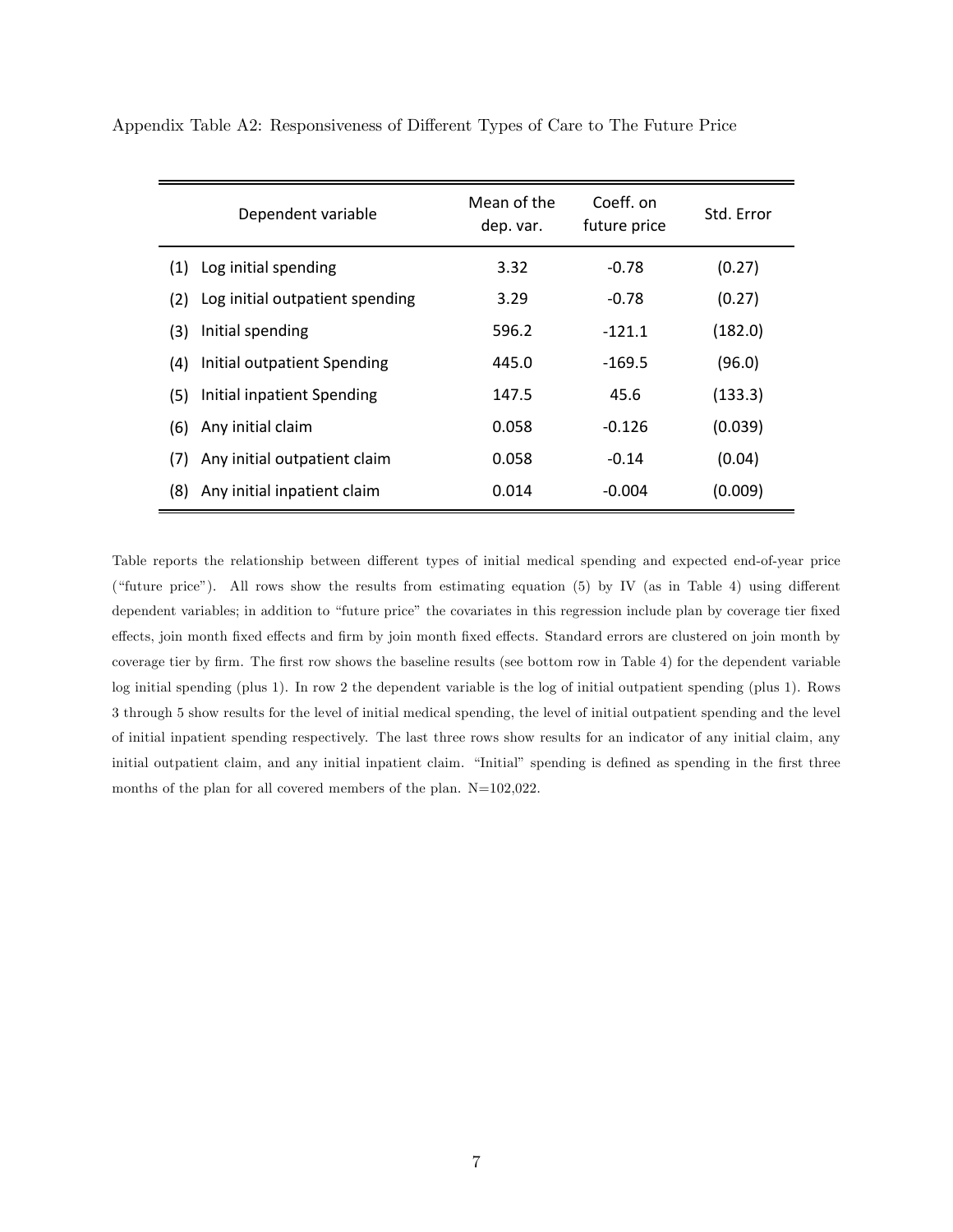#### Appendix Table A3: Additional Robustness Exercises

|     |                                            |         | Any Initial Claim |         | Log Initial Spending   |        |
|-----|--------------------------------------------|---------|-------------------|---------|------------------------|--------|
|     | Specification                              | N       | Coeff on $p^T$    | (S.E.)  | Coeff on $p^{\dagger}$ | (S.E.) |
| (1) | <b>Baseline</b>                            | 102,022 | $-0.126$          | (0.039) | $-0.78$                | (0.27) |
|     | Panel A: Alternative sets of fixed effects |         |                   |         |                        |        |
| (2) | Don't limit to within firm                 | 102,022 | $-0.081$          | (0.034) | $-0.64$                | (0.25) |
| (3) | Don't control for Tier                     | 102,022 | $-1.004$          | (0.166) | $-6.58$                | (1.10) |
| (4) | Tier x firm interactions                   | 102,022 | $-0.059$          | (0.020) | $-0.31$                | (0.10) |
|     | Panel B: Family vs Single Tier             |         |                   |         |                        |        |
| (5) | <b>Family Tier</b>                         | 43,358  | $-0.046$          | (0.055) | $-0.50$                | (0.44) |
| (6) | Single Tier                                | 58,664  | $-0.166$          | (0.047) | $-0.92$                | (0.32) |

Table reports results from alternative analyses of the relationship between initial medical utilization and expected end-of-year price. The first row shows the baseline results (see bottom row in Table 4) from estimating equation (5) by IV (as in Table 4). In addition to the expected end-of-year price, the regressions also include plan by coverage tier fixed effects, join month fixed effects and firm by join month fixed effects. Standard errors are clustered on join month by coverage tier by firm. Alternative rows report single deviations from this baseline specification, all estimated by IV. In Row 2 we remove the firm by join month fixed effects from the baseline. In Row 3 we remove the controls for coverage tier (so that there are plan fixed effects but not plan by coverage tier fixed effects) from the baseline. In row 4 we add firm by coverage tier fixed effects and firm by coverage tier by join month fixed effects to the baseline. In rows 5 and 6 we stratify the sample by coverage tier.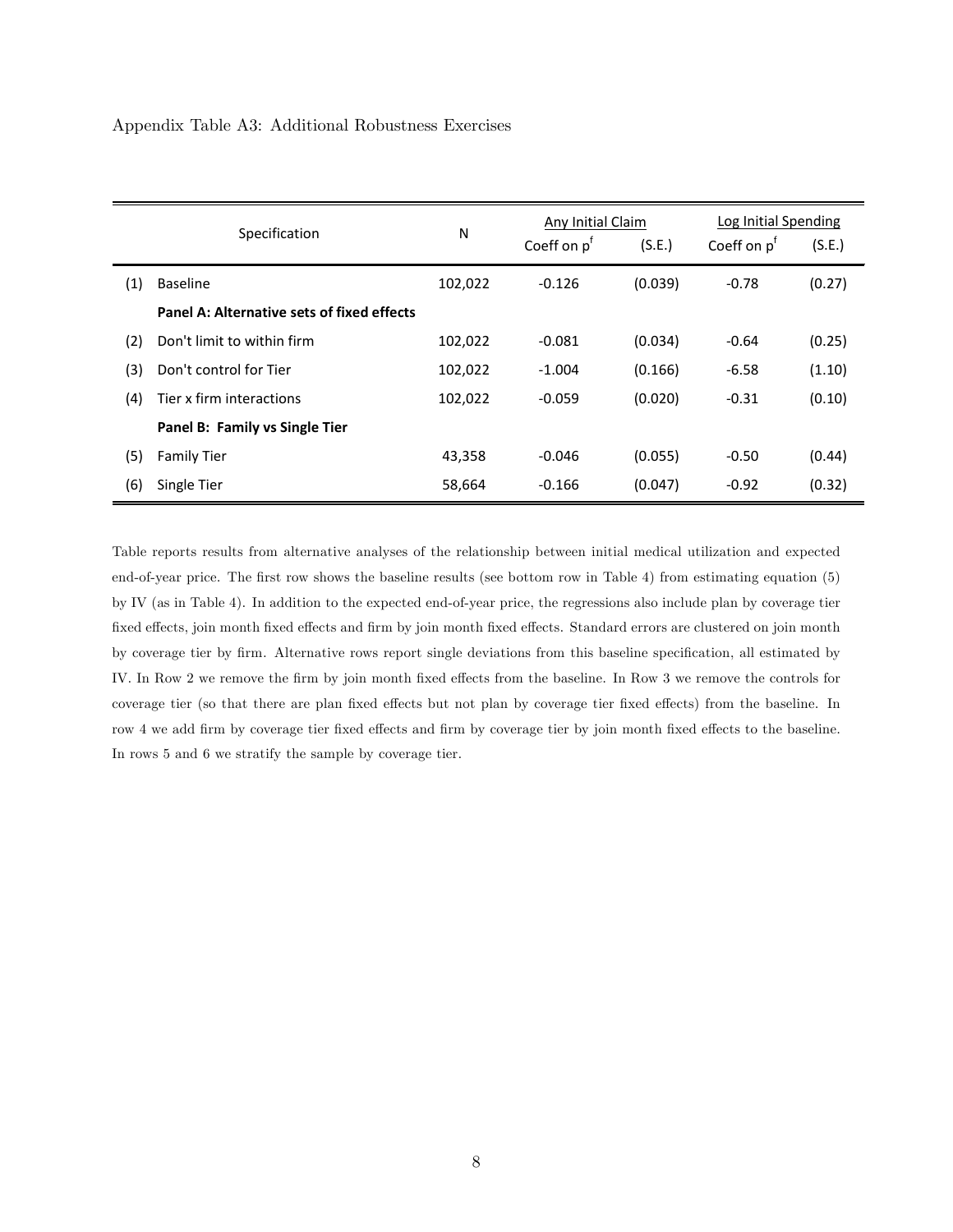|          |                | Deductible        | Indicator for Old (>=45) |           | Indicator for Female |          |
|----------|----------------|-------------------|--------------------------|-----------|----------------------|----------|
| Employer | Plan           | (Single/Family)   | <b>Difference</b>        | DD        | <b>Difference</b>    | DD.      |
|          |                | $[N = enrollees]$ | (1)                      | (2)       | (3)                  | (4)      |
|          | A <sub>0</sub> | 0                 | $-0.009$                 |           | $-0.011$             |          |
| Alcoa    |                | $[N = 3,269]$     | (0.004)                  |           | (0.003)              |          |
|          | A1             | 250/500           | $-0.008$                 | 0.0020    | $-0.002$             | 0.009    |
|          |                | $[N = 3, 542]$    | (0.002)                  | (0.0041)  | (0.003)              | (0.004)  |
|          | B <sub>0</sub> | 0                 | $-0.004$                 |           | $-0.003$             |          |
| Firm B   |                | $[N = 37,759]$    | (0.003)                  |           | (0.002)              |          |
|          | <b>B1</b>      | 150/300           | $-0.010$                 | $-0.0059$ | $-0.004$             | $-0.001$ |
|          |                | $[N = 9, 553]$    | (0.004)                  | (0.0026)  | (0.004)              | (0.003)  |
|          | CO             | 0                 | $-0.014$                 |           | 0.009                |          |
| Firm C   |                | $[N = 27,968]$    | (0.002)                  |           | (0.002)              |          |
|          | $C1-C3$        | 200-300/500-750   | $-0.019$                 | $-0.0045$ | 0.009                | 0.000    |
|          |                | $[N = 19,931]$    | (0.003)                  | (0.0032)  | (0.003)              | (0.003)  |

Appendix Table A4: Differences in Observables by Plan and Join Month

Table reports coefficients (and standard errors in parentheses) from regressing the dependent variable on join month (which ranges from 2 (February) to 10 (October)). The dependent variables are demographic characteristics (defined in the top row) with overall means for "old" (i.e. age  $45+)$  of 0.27 and for female of 0.48. Columns (1) and (3) report the coefficient on join month separately for each plan, based on estimating equation  $(2)$ ; the regressions also include an indicator variable for coverage tier (single vs. family). Columns (2) and (4) report the difference-in-differences coefficient on the interaction of join month and having a deductible plan, separately for each firm, based on estimating equation (3); the regressions also include plan by coverage tier fixed effects and join month fixed effects. Standard errors are clustered on join month by coverage tier.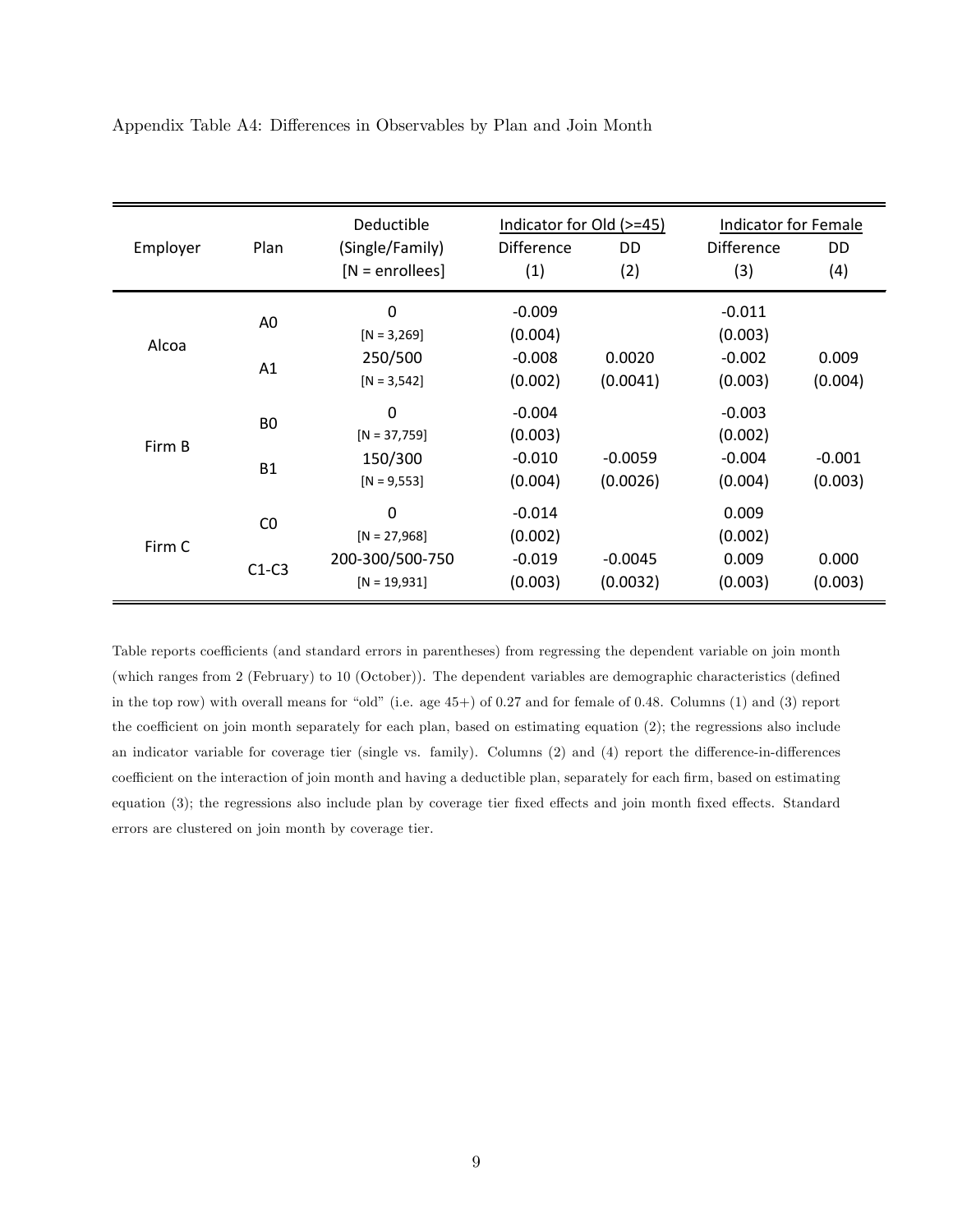Appendix Table A5: Medicare Part D Summary Statistics

| Sample                                   | Deductible plans | No Ded. plans |
|------------------------------------------|------------------|---------------|
| Obs. (beneficiaries)                     | 28,960           | 108,578       |
| Age                                      | 65               | 65            |
| Female                                   | 0.59             | 0.60          |
| Avg. Deductible Amount                   | 257.1            | 0             |
| Avg. Deductible Coins. Rate              | 0.85             |               |
| Avg location of gap <sup>a</sup>         | 2,516.4          | 2,534.6       |
| Avg. pre-gap Coins. Rate                 | 0.27             | 0.37          |
| Pct w/ Some Gap Coverage                 | 0.00             | 0.12          |
| Avg. Gap Coins. Rate (no gap Coverage)   | 0.88             | 0.98          |
| Avg. Gap Coins. Rate (some gap coverage) | --               | 0.76          |

Table shows summary statistics for a 20% random sample of 65 year-old Medicare Part D beneficiaries who joined Medicare Part D between February and October. In addition we exclude individuals in Medicare Part D who are dually eligible for Medicare or other low-income subsidies, or not in stand-alone prescription drug plans; see Appendix text for more details. We report results separately for those in deductible and no deductible plans. "Coinsurance" refers to the share of expenditures that the beneficiary pays out of pocket.

 $a$  Location of gap refers to the amount of total (insurer  $+$  out of pocket) drug expenditures at which individuals enter the gap (or donut hole).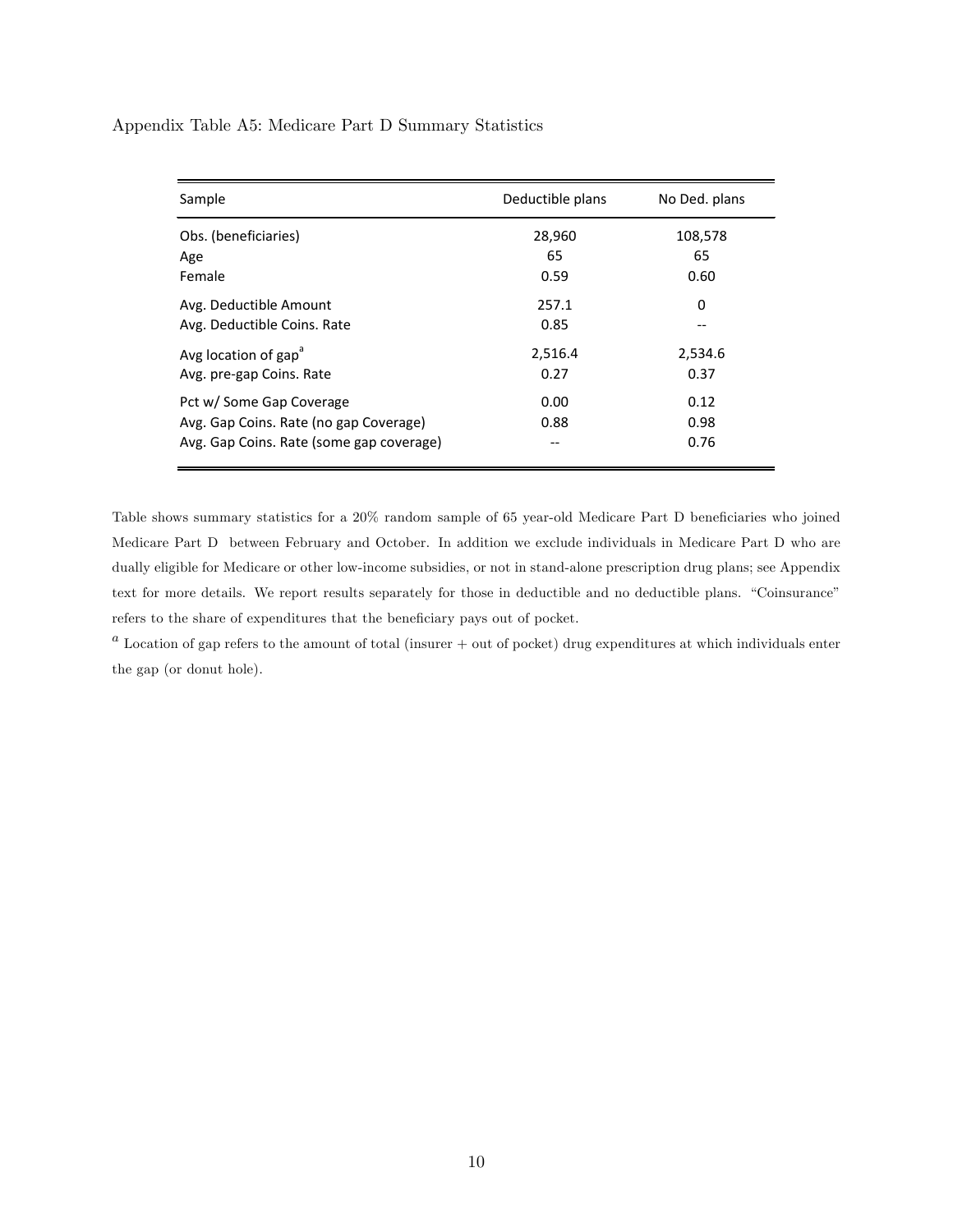| <b>Birth Month</b> | Join Month |      |      |      |      |      |      |      | <b>Total N</b> |         |
|--------------------|------------|------|------|------|------|------|------|------|----------------|---------|
|                    | 2          | 3    | 4    | 5    | 6    | 7    | 8    | 9    | 10             |         |
| $\mathbf{1}$       | 37.7       | 17.9 | 19.2 | 9.6  | 3.5  | 4.3  | 2.6  | 2.6  | 2.8            | 4,947   |
| 2                  | 68.5       | 11.9 | 7.0  | 5.1  | 3.4  | 1.4  | 1.0  | 1.0  | 0.8            | 14,861  |
| 3                  | 1.8        | 67.1 | 13.7 | 6.0  | 4.8  | 3.7  | 1.1  | 1.0  | 0.8            | 15,878  |
| 4                  | 0.0        | 1.9  | 69.8 | 11.9 | 6.1  | 5.0  | 3.2  | 1.2  | 1.0            | 14,640  |
| 5                  | 0.0        | 0.0  | 1.8  | 70.2 | 12.3 | 6.7  | 4.6  | 3.4  | 1.0            | 14,674  |
| 6                  | 0.0        | 0.0  | 0.0  | 2.1  | 70.4 | 12.4 | 6.5  | 5.0  | 3.6            | 14,754  |
| 7                  | 0.0        | 0.0  | 0.0  | 0.0  | 1.9  | 72.3 | 13.2 | 7.2  | 5.5            | 16,247  |
| 8                  | 0.0        | 0.0  | 0.0  | 0.0  | 0.0  | 2.2  | 76.6 | 14.4 | 6.8            | 15,359  |
| 9                  | 0.0        | 0.0  | 0.0  | 0.0  | 0.0  | 0.0  | 2.2  | 83.5 | 14.3           | 14,058  |
| 10                 | 0.0        | 0.0  | 0.0  | 0.0  | 0.0  | 0.0  | 0.0  | 2.8  | 97.3           | 11,823  |
| 11                 | 0.0        | 0.0  | 0.0  | 0.0  | 0.0  | 0.0  | 0.0  | 0.0  | 100.0          | 297     |
| Total (%)          | 8.9        | 9.9  | 10.7 | 10.6 | 10.8 | 12.1 | 12.2 | 12.6 | 12.3           | 137,538 |

Appendix Table A6: Relationship between Birth Month and Enrollment Month

Table shows the relationship between birth month and enrollment month for our 65-year old sub-sample. Specifically, it indicates the percent of beneficiaries born in each birth month who enrolled in each month. The last column shows the sample size for each birth month.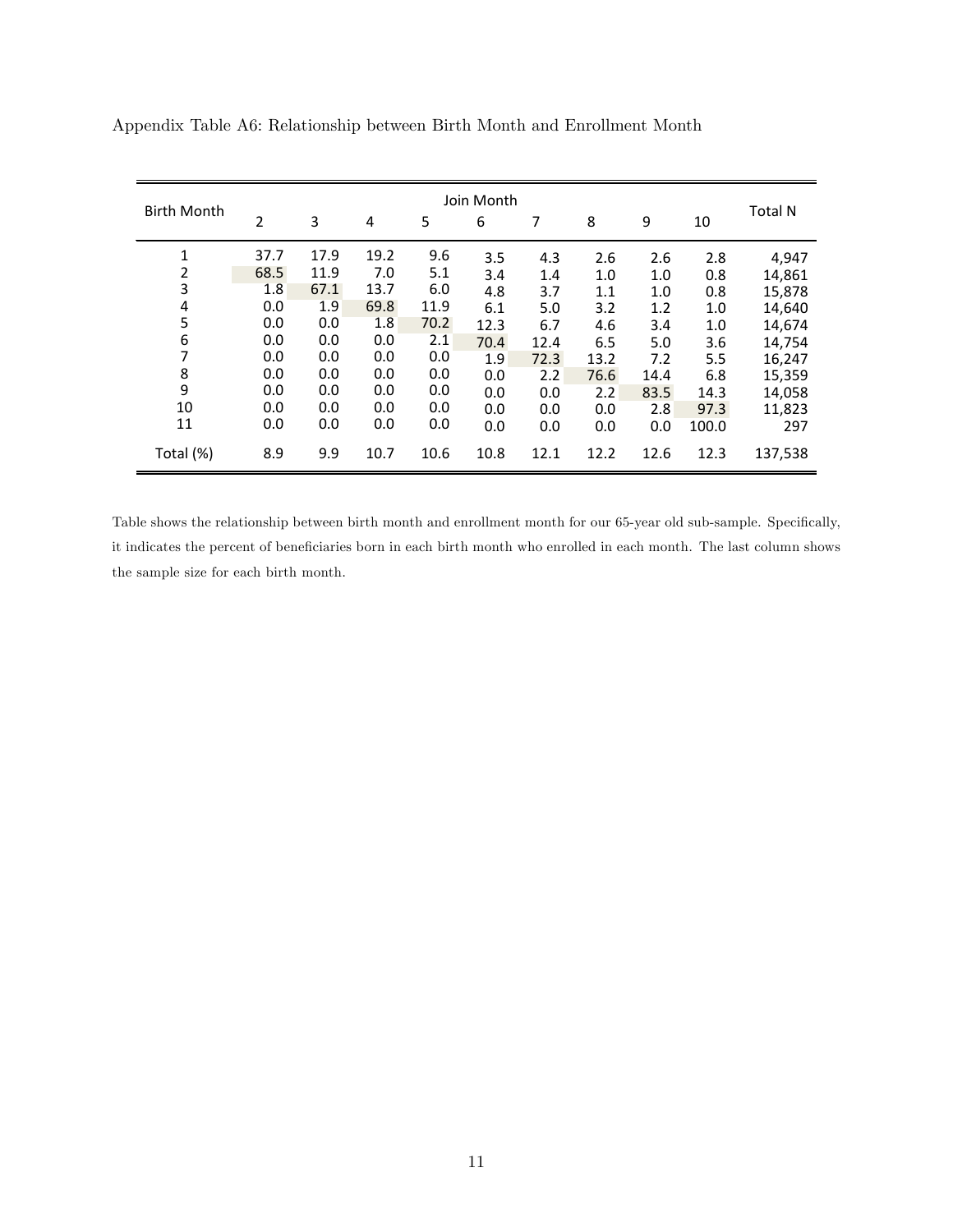| <b>Enrollment Month</b> | Deductible | Pre-kink | Gap                     | Catastrophic | N       |
|-------------------------|------------|----------|-------------------------|--------------|---------|
|                         |            |          | <b>Deductible Plans</b> |              |         |
| $\overline{2}$          | 34.0       | 50.0     | 14.1                    | 1.9          | 2,840   |
| 3                       | 35.3       | 51.5     | 11.7                    | 1.5          | 3,035   |
| 4                       | 39.3       | 48.7     | 10.5                    | 1.5          | 3,235   |
| 5                       | 42.2       | 48.6     | 8.3                     | 1.0          | 3,147   |
| 6                       | 45.8       | 46.7     | 6.8                     | 0.7          | 3,185   |
| $\overline{7}$          | 49.2       | 45.9     | 4.4                     | 0.6          | 3,518   |
| 8                       | 54.7       | 42.6     | 2.6                     | 0.2          | 3,314   |
| 9                       | 60.9       | 37.6     | 1.4                     | 0.2          | 3,352   |
| 10                      | 70.3       | 28.6     | 1.1                     | 0.0          | 3,334   |
| Total                   | 48.4       | 44.2     | 6.5                     | 0.8          | 28,960  |
|                         |            |          | No-Deductible Plans     |              |         |
| $\overline{2}$          | 0.0        | 81.2     | 17.1                    | 1.8          | 9,496   |
| 3                       | 0.0        | 83.8     | 14.9                    | 1.4          | 10,543  |
| 4                       | 0.0        | 86.7     | 12.2                    | 1.2          | 11,411  |
| 5                       | 0.0        | 88.9     | 10.4                    | 0.7          | 11,387  |
| 6                       | 0.0        | 91.9     | 7.6                     | 0.5          | 11,646  |
| 7                       | 0.0        | 94.5     | 5.0                     | 0.6          | 13,106  |
| 8                       | 0.0        | 96.0     | 3.8                     | 0.2          | 13,449  |
| 9                       | 0.0        | 97.9     | 1.9                     | 0.2          | 13,931  |
| 10                      | 0.0        | 98.9     | 1.0                     | 0.1          | 13,609  |
| Total                   | 0.0        | 91.8     | 7.6                     | 0.7          | 108,578 |

Appendix Table A7: Relationship between Enrollment Month and Final Cost Sharing Phase

Table shows the relationship between enrollment month and the final (end of year) cost sharing phase the employee ends up in. Specifically, it shows the percent of beneficiaries, for each enrollment month, who end up in each costsharing arm. We show results separately for deductible and no-deductible plans for our 65-year-old sub sample (N=137,538).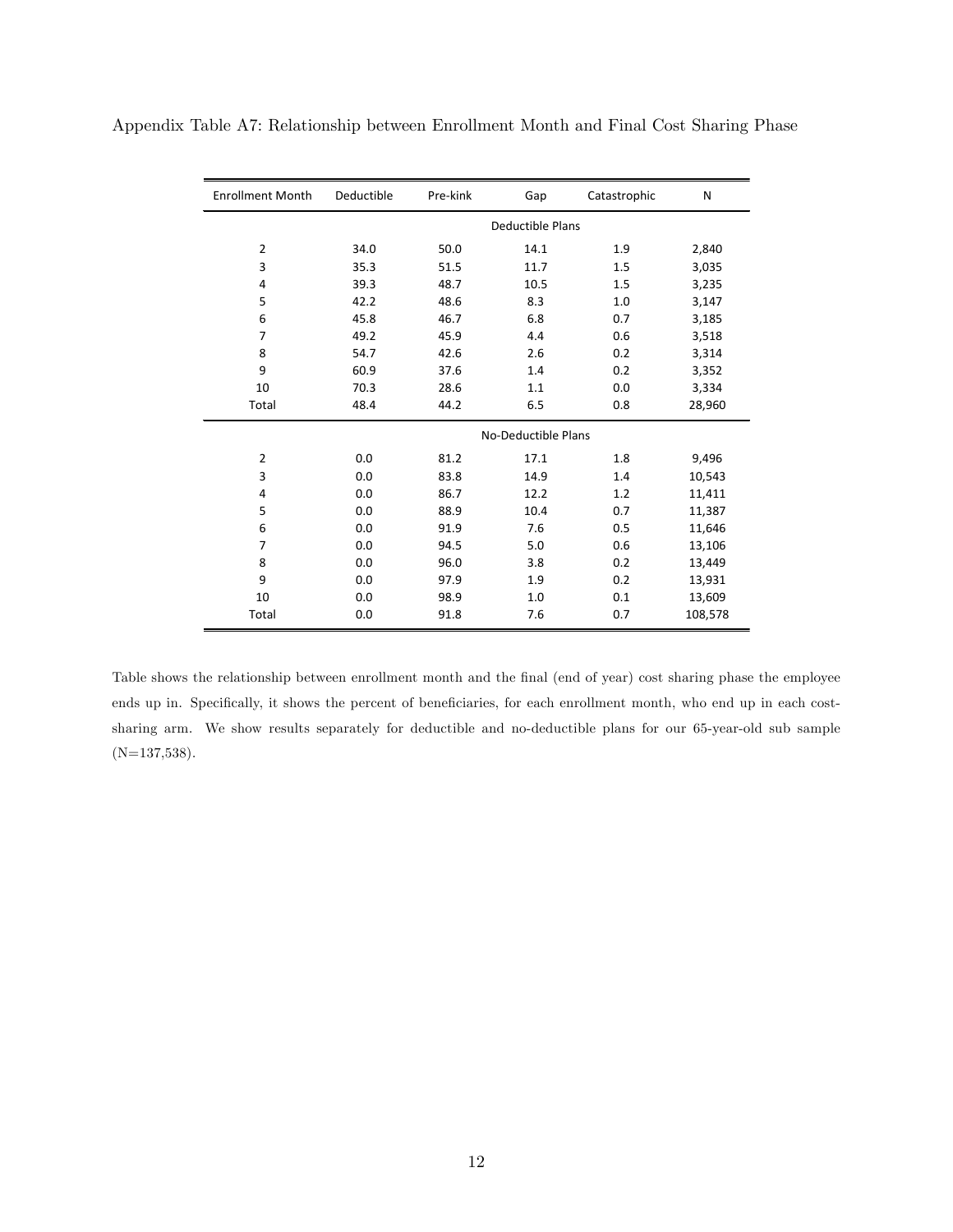|                             |                  |                  |             | Dependent Variable: Any initial claims |             |             |
|-----------------------------|------------------|------------------|-------------|----------------------------------------|-------------|-------------|
| Sample                      | Deductible plans | No-deduct. plans | All         | All                                    | All         | All         |
|                             | (1)              | (2)              | (3)         | (4)                                    | (5)         | (6)         |
|                             | OLS              | <b>OLS</b>       | OLS (DD)    | IV(DD)                                 | <b>OLS</b>  | IV          |
| Enrollment month            | $-0.009***$      | < 0.0001         |             |                                        |             |             |
|                             | (0.001)          | (< 0.0001)       |             |                                        |             |             |
| Deductible*Enrollment month |                  |                  | $-0.009***$ | $-0.005***$                            |             |             |
|                             |                  |                  | (0.001)     | (0.001)                                |             |             |
| Future price                |                  |                  |             |                                        | $-0.297***$ | $-0.257***$ |
|                             |                  |                  |             |                                        | (0.016)     | (0.043)     |
| N                           | 28,627           | 108,236          | 136,863     | 136,863                                | 136,863     | 136,863     |

Appendix Table A8: Relationship between Initial Drug Use, Enrollment Month, and Future Price

Table shows the relationship between initial drug use and enrollment month. Throughout our measure of initial drug use (the dependent variable) is an indicator for at least one claim over the Örst three months. Column (1) shows the coefficient on join month from estimating the relationship between the initial claim indicator and enrollment month, controlling for plan fixed effects (equation  $(2)$ ) for deductible plans (for which the future price on average increases with enrollment month). Column (2) shows the coefficient on enrollment month from estimating the same equation (2) for no-deductible plans (for which the future price on average decreases with enrollment month). Column  $(3)$  shows the coefficient on the interaction of enrollment month and a deductible dummy from estimating the "difference in difference" equation (3), which controls for plan fixed effects and enrollment month fixed effects, on the combined sample of individuals in all plans. Column (4) shows the instrumental variables estimation of the difference in difference equation  $(3)$  shown in column  $(3)$ , where we instrument for enrollment month fixed effects and the enrollment month variable interacted with a deductible dummy using birth month fixed effects and a birth month variable interacted with a deductible dummy; F-statistics for the first stage models are all above 2,000. Standard errors are clustered at the plan level in all specifications. Columns  $(5)$  and  $(6)$  show the relationship between the initial claim indicator and future price. Column (5) shows the coefficient on future price from estimating the relationship between initial claim and future price, controlling for plan fixed effects and enrollment month fixed effects (equation (4)). Column (6) shows the instrumental variables estimation of equation (4), where we instrument for the future price and enrollment month fixed effects with the simulated future price and birth month fixed effects; F-statistics for the first stage models are all above 200. Standard errors are clustered at the plan level in all specifications.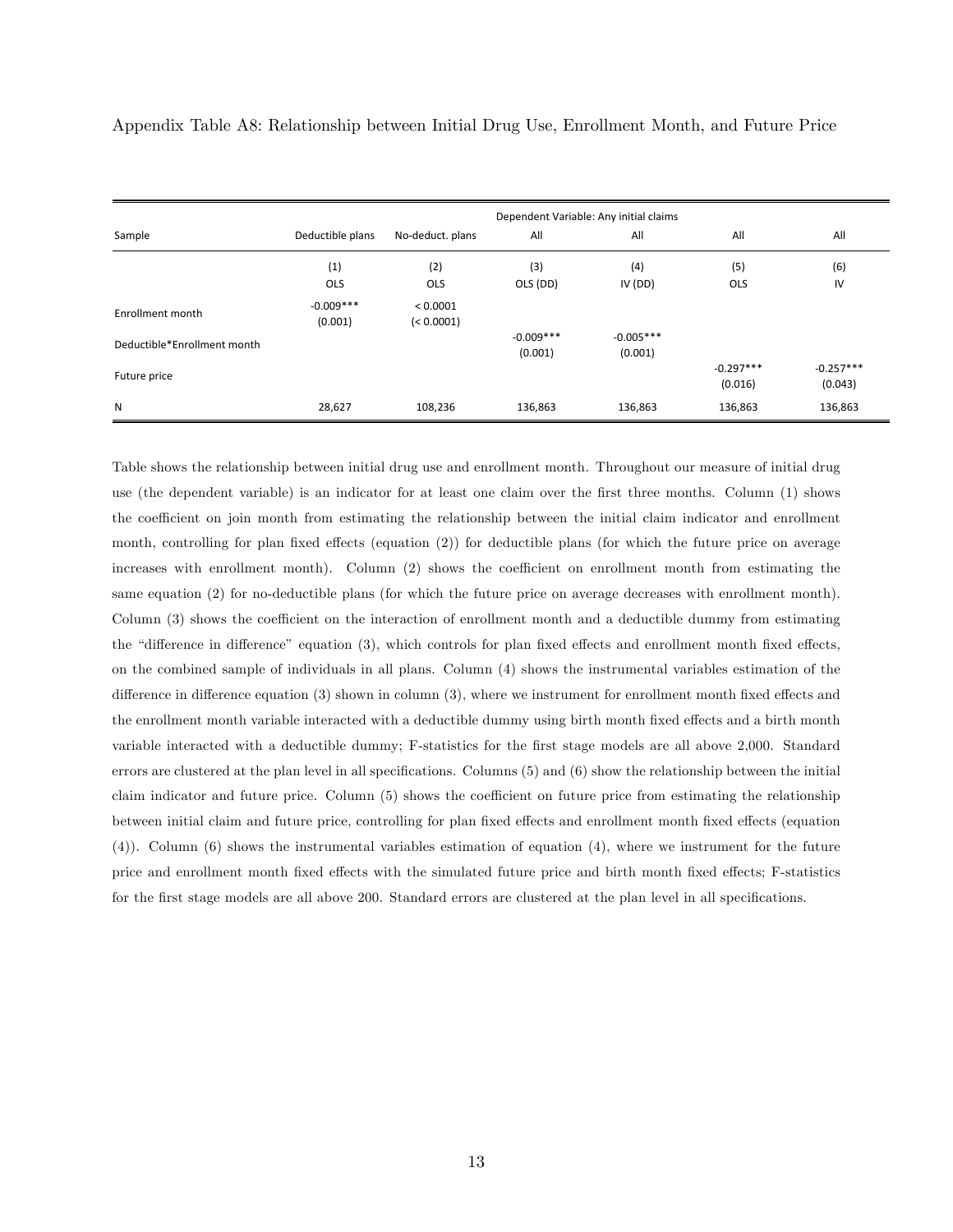| Coinsurance<br>Rate    | Maximum Dollar Expenditure<br>(MDE) | Number of family<br>years (Number of<br>families in year 1) | Average MDE family-years<br>(Adjusted <sup>a</sup> ) | Share of<br>who hit the<br><b>MDE</b> | <b>Expected End-</b><br>of-Year Price <sup>b</sup> |
|------------------------|-------------------------------------|-------------------------------------------------------------|------------------------------------------------------|---------------------------------------|----------------------------------------------------|
| (1)                    | (2)                                 | (3)                                                         | (4)                                                  | (5)                                   | (6)                                                |
|                        | 5% of income up to \$1,000          | 33 (33)                                                     | \$533                                                | 0.33                                  | 0.67                                               |
| 100%                   | 10% of income up to \$1,000         | 29 (29)                                                     | \$801                                                | 0.21                                  | 0.79                                               |
|                        | 15% of income up to \$1,000         | 33 (33)                                                     | \$794                                                | 0.21                                  | 0.79                                               |
|                        | 5% of income up to \$1,000          | 418 (84)                                                    | \$559                                                | 0.40                                  | 0.57                                               |
| 95%                    | 10% of income up to \$1,000         | 342 (80)                                                    | \$746                                                | 0.34                                  | 0.63                                               |
|                        | 15% of income up to \$1,000         | 470 (101)                                                   | \$817                                                | 0.33                                  | 0.63                                               |
|                        | 5% of income up to \$1,000          | 111 (26)                                                    | \$535                                                | 0.28                                  | 0.36                                               |
| 50%                    | 10% of income up to \$1,000         | 76 (17)                                                     | \$779                                                | 0.16                                  | 0.42                                               |
|                        | 15% of income up to \$1,000         | 308 (84)                                                    | \$847                                                | 0.19                                  | 0.40                                               |
|                        | 5% of income up to \$750            | 189 (41)                                                    | \$499                                                | 0.28                                  | 0.22                                               |
| "Mixed" (50%           | 10% of income up to \$750           | 226 (44)                                                    | \$584                                                | 0.31                                  | 0.22                                               |
| for dental &<br>mental | 15% of income up to \$750           | 159 (30)                                                    | \$689                                                | 0.16                                  | 0.26                                               |
| health; 25%            | 5% of income up to \$1,000          | 18 (18)                                                     | \$523                                                | 0.28                                  | 0.23                                               |
| for all other)         | 10% of income up to \$1,000         | 19 (19)                                                     | \$600                                                | 0.16                                  | 0.26                                               |
|                        | 15% of income up to \$1,000         | 13(13)                                                      | \$837                                                | 0.08                                  | 0.29                                               |
|                        | 5% of income up to \$750            | 192 (22)                                                    | \$518                                                | 0.17                                  | 0.21                                               |
|                        | 10% of income up to \$750           | 208 (31)                                                    | \$617                                                | 0.17                                  | 0.21                                               |
| 25%                    | 15% of income up to \$750           | 207 (26)                                                    | \$683                                                | 0.18                                  | 0.21                                               |
|                        | 5% of income up to \$1,000          | 86 (52)                                                     | \$535                                                | 0.14                                  | 0.22                                               |
|                        | 10% of income up to \$1,000         | 70 (43)                                                     | \$818                                                | 0.11                                  | 0.22                                               |
|                        | 15% of income up to \$1,000         | 70 (44)                                                     | \$816                                                | 0.16                                  | 0.21                                               |
| 0%                     |                                     | 2,376(620)                                                  |                                                      | 1.00                                  | 0.00                                               |

## Appendix Table A9: Summary Statistics of The RAND Data

 $a$  Regression adjusted for differences in site, start month, and year across plans (see Newhouse et al. 1993, Appendix B) for more details).

 $<sup>b</sup>$  Expected end-of-year price equals the share of families not hitting the MDE (in the given plan) times the coinsurance</sup> rate. For the mixed coinsurance rates plans, we weight the two coinsurance rates based on their shares of initial claims in the full sample; 25% of initial claims are for mental/dental.